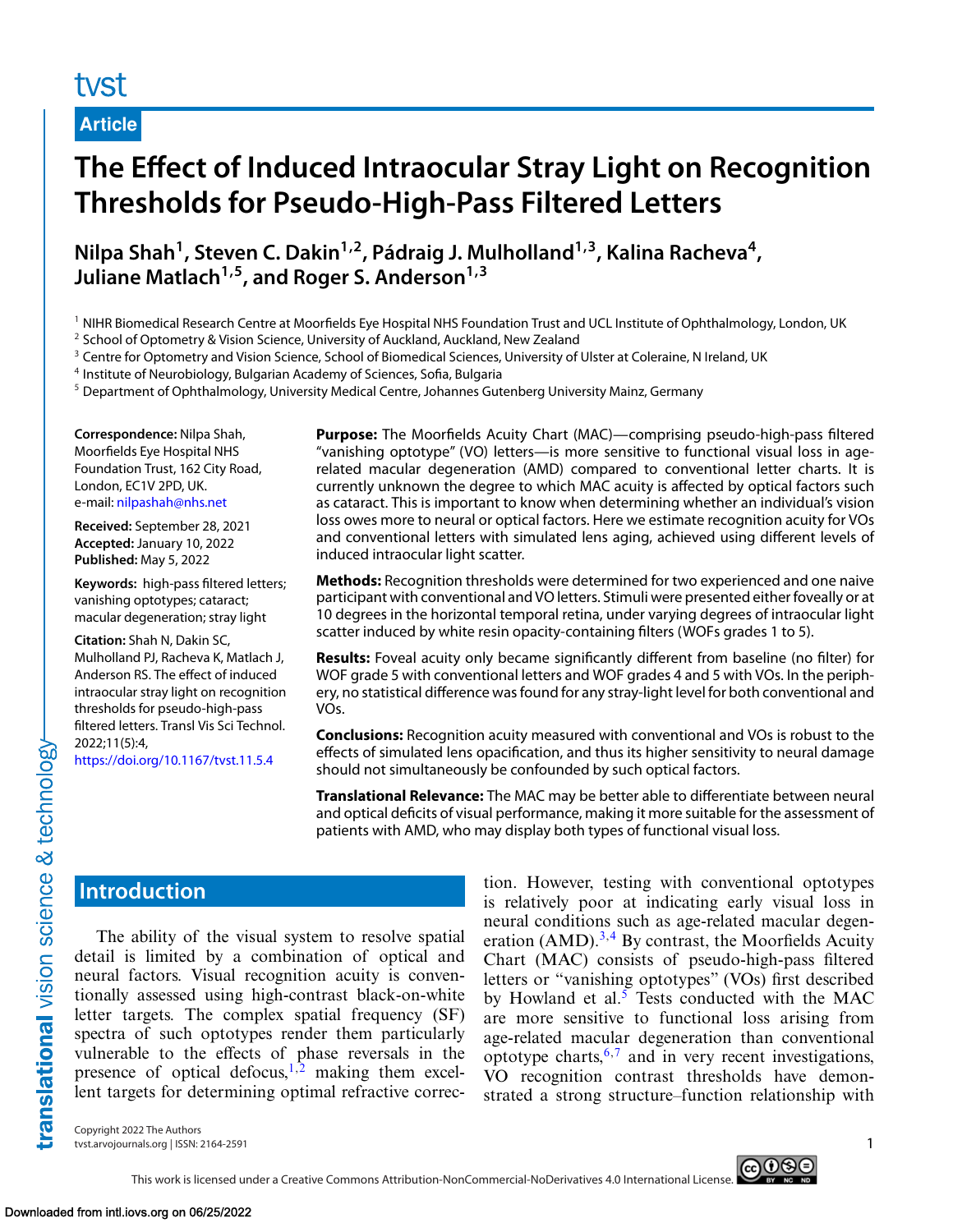retinal–ganglion cell damage in glaucomatous eyes.<sup>[8](#page-6-0)</sup> Previous work has also confirmed that, unlike conventional letters, visual acuity (VA) measured with these VO letters remains robust to optical defocus.<sup>9</sup> This is important as it potentially allows for the MAC to help distinguish the functional consequences of neural and optical loss (at least for defocus).

The intraocular stray light that results from the agerelated development of lens-scattering particles results in image degradation that differs from that associated with uncorrected refractive error. Conventional VA measurement has been shown to be only weakly related to intraocular light scatter<sup>[10](#page-6-0)</sup> and can underestimate the real-world visual disability caused by cataract.<sup>[11–15](#page-6-0)</sup>

A commonly reported symptom of cataract is a reduction in visual contrast. Such contrast reduction results from an increase in retinal stray light, $12,16,17$ as a consequence of forward scattering of light by the optics of the eye. This, in turn, greatly increases the width of the point-spread function, leading to a "veiling" luminance on the retina. Assessment of other components of visual function, such as spatial contrast sensitivity  $(CS)^{15,18,19}$  and disability glare,  $15,19,20$  can provide important information about visual quality, accounting for complaints of poor vision in those whose VA remains normal. Indeed, quality-oflife questionnaires provide information on functional impairment from cataract that VA measures alone do not convey.[11,21,22](#page-6-0) Certainly, measurements of binocular CS correlate better with a patient's perceived visual disability than binocular VA measurements.<sup>[13](#page-6-0)</sup> Hess and  $Woo<sup>23</sup>$  report that wide angle scatter is associated with a reduction in contrast across all SFs and conclude that this is the source of complaints of significant visual problems in those patients with cataract who maintain a good VA. $^{24}$  $^{24}$  $^{24}$  However, the impact of optical degradation caused by lens aging on VO acuity thresholds is currently unknown.

"Objective" measures of cataract severity include slit-lamp examination, which is dependent on back scatter.<sup>25</sup> The amount of back scatter, however, is not always a good indicator of the amount of forward scatter,  $24,26$  and thus the appearance of the lens does not always correlate well with the quality of vision. Furthermore, this assessment, while not relying on patient input, is still reliant on the subjective judgment of an examiner. More recently, it has been suggested that stray-light measurement is a better, more objec-tive method for quantifying cataract.<sup>[12,17,18,27,](#page-6-0)[28](#page-7-0)</sup> Valid and highly repeatable measurements of intraocular forward light scatter can be made using a computercontrolled stray-light meter, the C-Quant (Oculus GmbH, Wetzlar, Germany), that employs the compen-sation comparison method.<sup>[12,](#page-6-0)[29](#page-7-0)</sup>

The present study extends a methodology that has been validated previously $30,31$  to investigate the effect of different levels of intraocular light scatter on foveal and peripheral acuity measured with both vanishing and conventional optotypes. Similar to many psychophysical studies, we chose to employ a small number of observers $9,32-37$  and to interrogate those observers (both naive and nonnaive) intensively,  $38,39$  the assumption being that, even though there are subtle quantitative differences between participants, one normal visual system behaves qualitatively similarly to another. We are thus able to examine the effect of the intervention more carefully, with each participant acting as his or her own control. Stimuli were created using different densities of white opacity-containing filters (WOFs). These filters have flat transmission spectra and induce different levels of wide-angle light scatter that is similar to at least some forms of cataract. $40$  Thus, the filters allow us to simulate age-dependent increases in light scatter and absorption in carefully controlled quantities and with known characteristics. Our use of induced stray light on a group of relatively young participants permits us to isolate the effect of increased stray light on acuity without the confounding effects of age-related, individually variable loss of neural function.

#### **Methods**

Ethical approval for this study was obtained from the UCL Research Ethics Committee, and all procedures adhered to the tenets of the Declaration of Helsinki. Two experienced psychophysical observers (observer A, aged 31 years; observer B, aged 41 years) and one naive observer (observer C, aged 29 years) undertook the acuity tasks. Participants had no significant ocular abnormalities and a VA of 6/5 or better. Refractive error was corrected prior to the start of each testing session using trial lenses for foveal (observer A, −0.25 diopters sphere (DS); observer B, −0.75 DS/ $-0.25$  diopters cylinder (DC)  $\times$  100; and observer C,  $-3.75$  DS/ $-0.50$  DC  $\times$  180) and extrafoveal testing at 10° eccentricity in the nasal field of the right eye (observer A, plano; observer B, −0.50 DS/−0.25 DC  $\times$  100; and observer C,  $-3.50$  DS/ $-0.50$  DC  $\times$  180).

VO and conventional letters had a conventional 5:1 size/stroke ratio and were generated using MATLAB (version 7.6; MathWorks, Inc., Natick, MA, USA). Experiments were controlled by an Apple Macintosh computer (Apple, Inc., Cupertino, CA, USA) with stimuli displayed on a  $\gamma$ -corrected high-resolution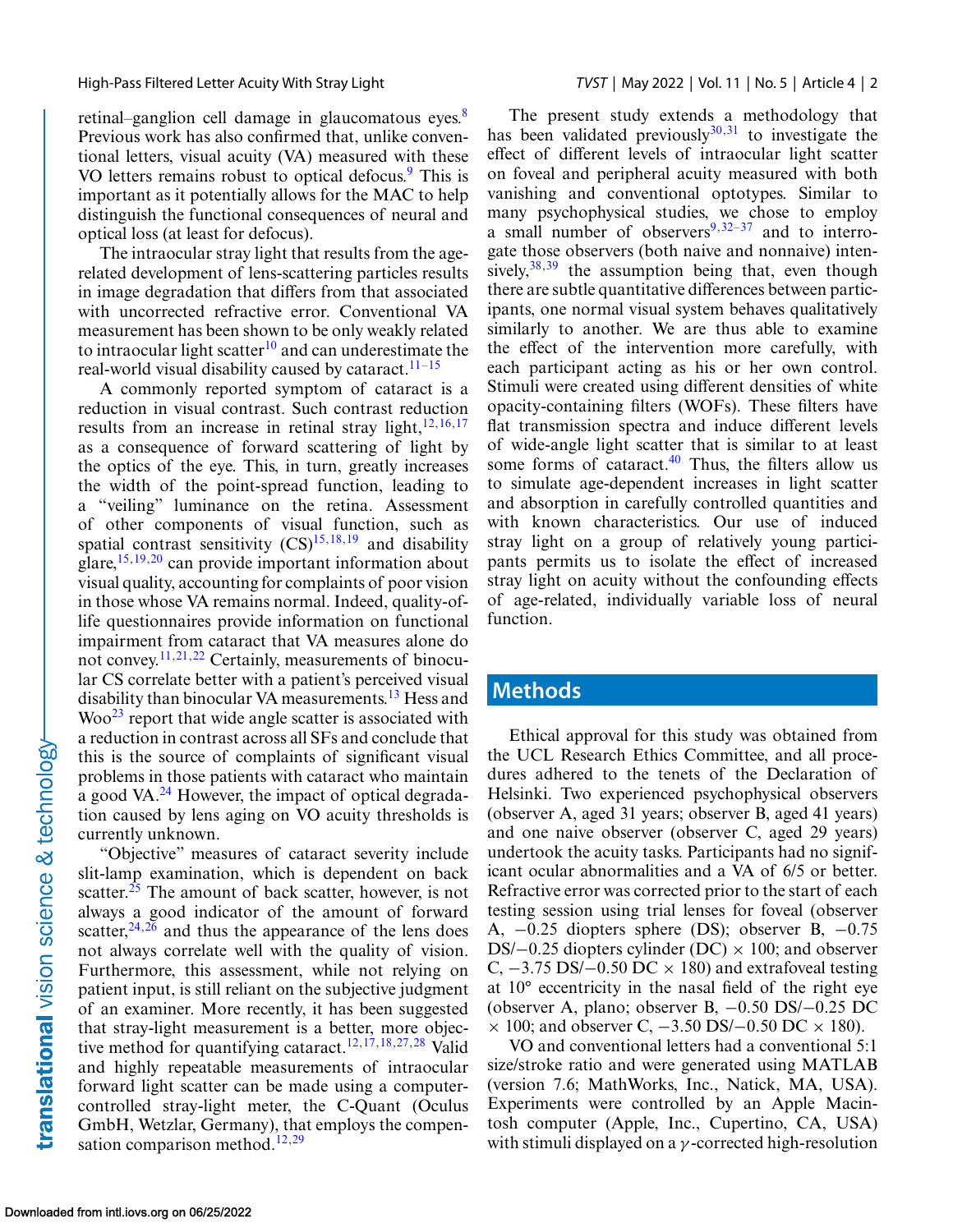

**Figure 1.** The 10 vanishing optotypes comprising the Moorfields Acuity Chart.

 $(1280 \times 1024$  pixels) Dell Trinitron P992 CRT monitor (Dell Corp. Ltd, Bracknell, Berkshire, UK). True 14 bit contrast resolution was achieved using a Bits++ video processor (Cambridge Research Systems, Ltd., Rochester, UK), and spatial scaling of the stimuli was done using the OpenGL capabilities of the computer's built-in graphics card (ATI Radeon X1600; AMD, Sunnyvale, CA, USA). Following previous work, $41$  VO stimuli of a pseudo-high-pass design were constructed with an inner black core flanked by a white border (of  $106.6$  cd/m<sup>2</sup>) half the width of the central section (Fig. 1), yielding a Michelson contrast of 98%. Vanishing stimuli were presented on a gray background whose luminance (53.3 cd/m<sup>2</sup>) matched the mean luminance of the letter. For the conventional black-on-white letters, the white background had a luminance of 113.2  $cd/m<sup>2</sup>$ , again yielding a high contrast of 99%. Stimuli were presented for 500 ms. All testing was conducted under low room illumination to avoid screen reflections with a viewing distance of 8 m for all foveal testing and 1.6 m for all peripheral testing. The screen subtended  $11.6^\circ \times 9.8^\circ$  and one pixel subtended 0.55 arc min at the closer distance.

Recognition threshold VA was determined using an adaptive staircase procedure (QUEST) for the right eye of each participant, for both conventional and VOs, in the fovea and periphery. Our rationale for testing only one eye of participants was based upon two considerations: (1) the relative interocular difference (or lack thereof) in recognition acuity levels in the participants examined and (2) limiting participant fatigue. Participants performed a 10 alternative forced-choice (AFC) (Sloan letter set) task, reporting the identity of the optotype presented. The initial letter size displayed was  $115.8 \times 115.8$  arc min. The slope  $(\beta)$  of the psychometric function used was set to 3.5 with *gamma* (*guess rate*) and *pThreshold* parameters set to 10% and 75% correct, respectively. Each test run involved 50 letter presentations in total with the final acuity estimate determined from QUEST's built-in maximum likelihood estimation procedure of threshold. Participants were made aware of the letter set available, and the participant's verbal report of the letter identity was entered by the examiner on the keyboard.

These measurements were repeated three times for six different levels of induced stray light (where order

of presentation of levels was randomized). Differing levels of induced stray light were created using either one of five white resin opacity-containing filters (filters 1 to 5 in increasing density; LEE Fog Filters, Andover, UK) or with no filter (filter 0). This manipulation was intended to simulate known increases in light scatter and absorption with age (but without the associated and individually variable loss of vision attributable to reduced neural function). A computer-controlled straylight meter (C-Quant; Oculus GmbH) was used to measure the baseline intraocular stray light (no fog filter), using the psychophysical compensation comparison method $42$  and the individual increase in forward intraocular stray light when each of the filters was placed in front of the eye close to the cornea. Values are expressed as log [stray-light parameter] (log[s]), with higher values indicating greater levels of stray light.

[Figure 2](#page-3-0) demonstrates the increase in stray-light parameter with each increasing grade of filter for an experienced participant (observer A) and a participant naive to psychophysical tests of this nature (observer C). Baseline measures with no filter were within the normal expected range given the age of the participants, and it can be seen that the filters progressively increase the stray-light value as expected. A measure of the reliability of the stray-light value is provided by the C-Quant, and all measurements were found to be within acceptable reliability parameters with expected  $SD < 0.08$  log units and reliability coefficient  $(Q) > 1$ . Using its normative database, the C-Quant software permits an estimation of the typical age increase that is simulated with each WOF. Filters 1, 2, and 3 increase the stray-light levels of an average 31-year-old (observer A) to that of a 62-, 72-, and 90-year-old, respectively. The last two filters (4 and 5) take the stray-light value into levels expected with significant cataract.[16](#page-6-0)

#### **Statistical Analysis**

The final threshold letter size under each WOF condition was converted to a logMAR score for further analysis. For the VOs, "stroke width" was considered to include both the central dark bar and surrounding white flanks. The GraphPad Prism statistical analysis package (GraphPad Software, Inc., La Jolla, CA, USA) was used to compare VA thresholds using a oneway repeated-measures analysis of variance (ANOVA), and statistically significant results  $(P < 0.05)$  were investigated using Bonferroni's multiple-comparison post hoc analysis for selected pairwise comparisons.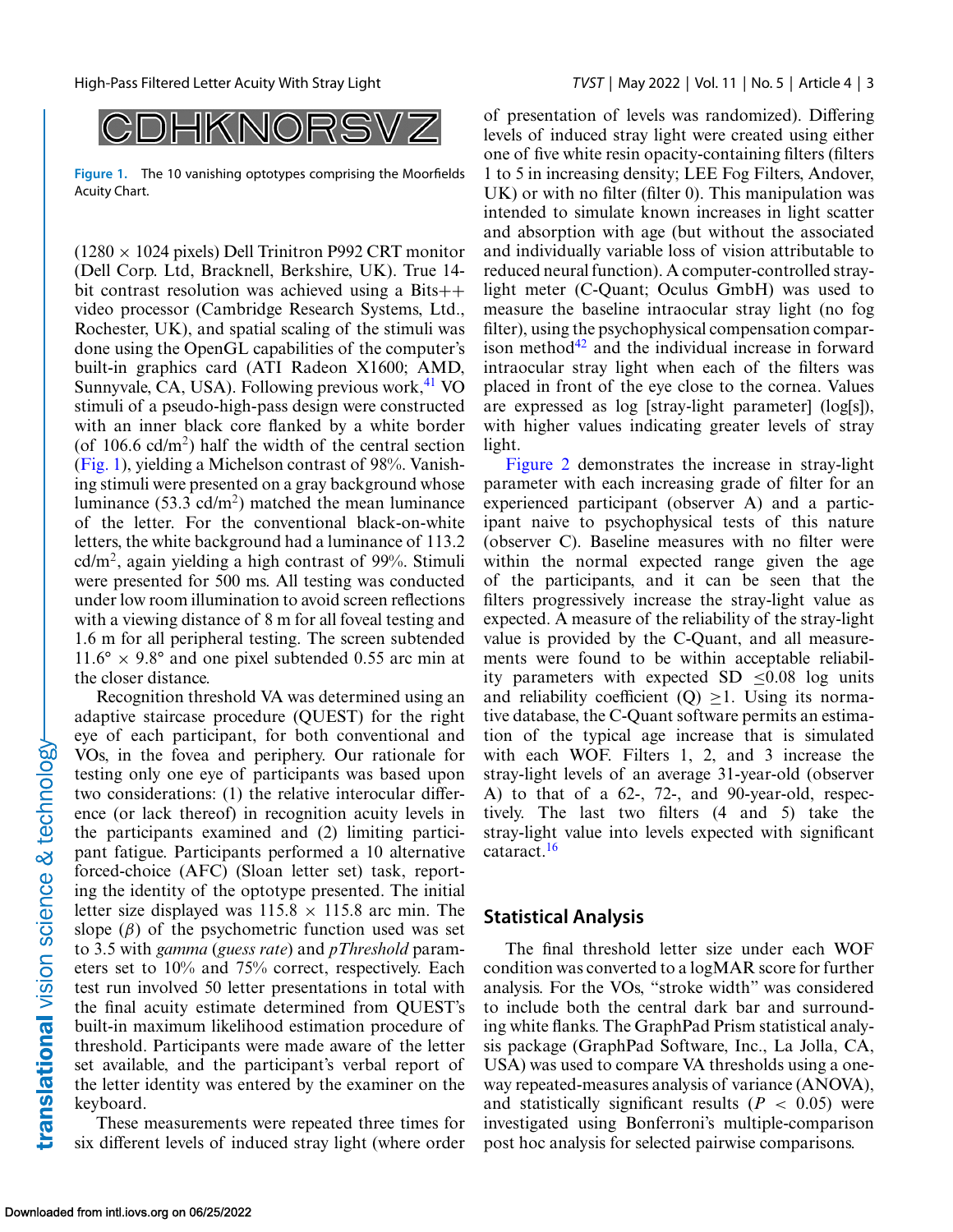<span id="page-3-0"></span>

Grade of white opacity filter (WOF)

**Figure 2.** Stray-light values for each WOF measured using the C-Quant stray-light meter. Baseline stray-light value (no WOF) and stray-light values for each filter (filters 1 to 5) are shown for an experienced (observer A) and naive (observer C) participant.

### **Results**

[Figure 3](#page-4-0) displays the average of the three measured VA thresholds plot against increasing grade of filter. Graphs show data from the experienced (Figs. 2a, 2b) and naive participants (Fig. 2c). Graphs on the left are for foveally presented optotypes, and graphs on the right show data collected using stimuli presented at 10° in the periphery. Error bars show the standard deviation of the three threshold measurements made within a condition.

In line with previous studies,  $9,41,43$  $9,41,43$  VA was poorer for VOs than for conventional optotypes across all test conditions and participants. The reason for this is that VOs do not contain significant low SF information, which forces the visual system to rely on higher SF information for letter identification. This ultimately results in a higher estimate of threshold optotype size (i.e., poorer acuity).

In the fovea, VA thresholds for all three participants for each WOF were very similar. The range in VA thresholds for the conventional letters for the different WOFs was −0.16 to −0.07 logMAR for observer A, −0.18 to −0.09 logMAR for observer B, and −0.14 to −0.04 logMAR for observer C. For the VOs, the range was 0.19 to 0.27 logMAR for observer A, 0.18 to 0.27 for observer B, and 0.23 to 0.30 logMAR for observer C. A one-way repeated measures ANOVA on acuity thresholds yielded significant differences with filters from baseline when measured with the conventional letters ( $F_{5,2} = 4.90$ ,  $P = 0.016$ ) and VOs ( $F_{5,2} = 15.91$ ,  $P = 0.001$ ). However, a post hoc Bonferroni's multiplecomparison test indicated that the mean acuity thresholds for the three participants only became significantly different  $(P < 0.05)$  from the baseline with the final WOF grade 5 for conventional letters and with WOF grades filters 4 and 5 for the VOs.

Acuity thresholds attained at 10° in the nasal field were again similar for all participants. The range for the conventional letters for the different WOFs was 0.52 to 0.57 logMAR for observer A, 0.54 to 0.59 for observer B, and 0.50 to 0.54 logMAR for observer C. The range in acuity for the VOs was 0.78 to 0.80 logMAR for observer A, 0.82 to 0.88 for observer B, and 0.77 to 0.81 logMAR for observer C. No significant difference from baseline was found for any of the WOFs with a one-way repeated ANOVA for both the conventional letters ( $F_{5,2} = 3.45$ ,  $P = 0.05$ ) and the VOs ( $F_{5,2} = 0.65$ ,  $P = 0.670$ .

#### **Discussion**

When investigating the potential use of VOs to detect neural retinal damage specifically, it is important to investigate the robustness of their performance to the possible attenuating effects of the eye's optics. Our previous work has demonstrated VO recognition acuity thresholds to be more robust to the effects of optical defocus compared to conventional letters; this is particularly the case for the periphery compared to the fovea, $9$  and we know that patients with AMD increasingly rely on extrafoveal acuity as the disease progresses. The rich spatial-frequency spectra of conventional letters make them particularly vulnerable to the effects of phase reversals caused by optical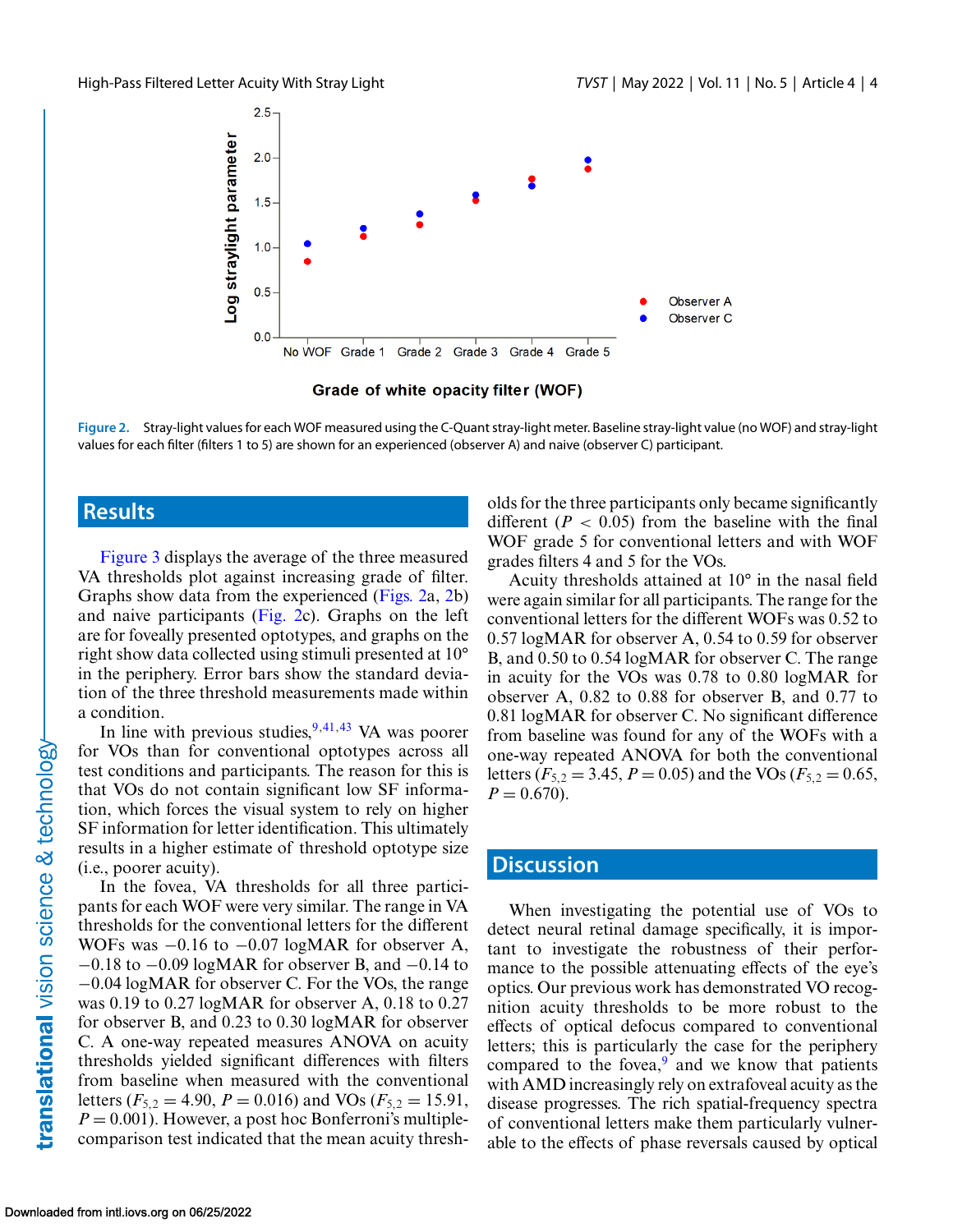<span id="page-4-0"></span>





**Figure 3.** Acuity thresholds, with simple linear interpolation for each WOF, measured with stimuli presented (*left column*) in the fovea and (*right column*) at 10° in the periphery. Results are shown for (a) experienced observer A, (b) experienced observer B, and (c) naive observer C. *Error bars* represent the standard deviation of the three threshold measurements made with each WOF.

 $defocus<sub>1</sub>,<sup>2</sup>$  and this makes them a very appropriate target in procedures such as refraction. Additionally, while recognition thresholds for VOs in the fovea are limited by the low-pass filtering of the eye's optics, under peripheral viewing conditions, recognition and detection thresholds were found to separate

and remained so with even up to  $+7$  D of optical defocus. For peripheral viewing of VOs, this suggests that recognition is limited more by neural sampling than by optics since the lower density sampling array of the peripheral retina means that higher SFs are neurally unresolvable even if well focused optically. $9,44-47$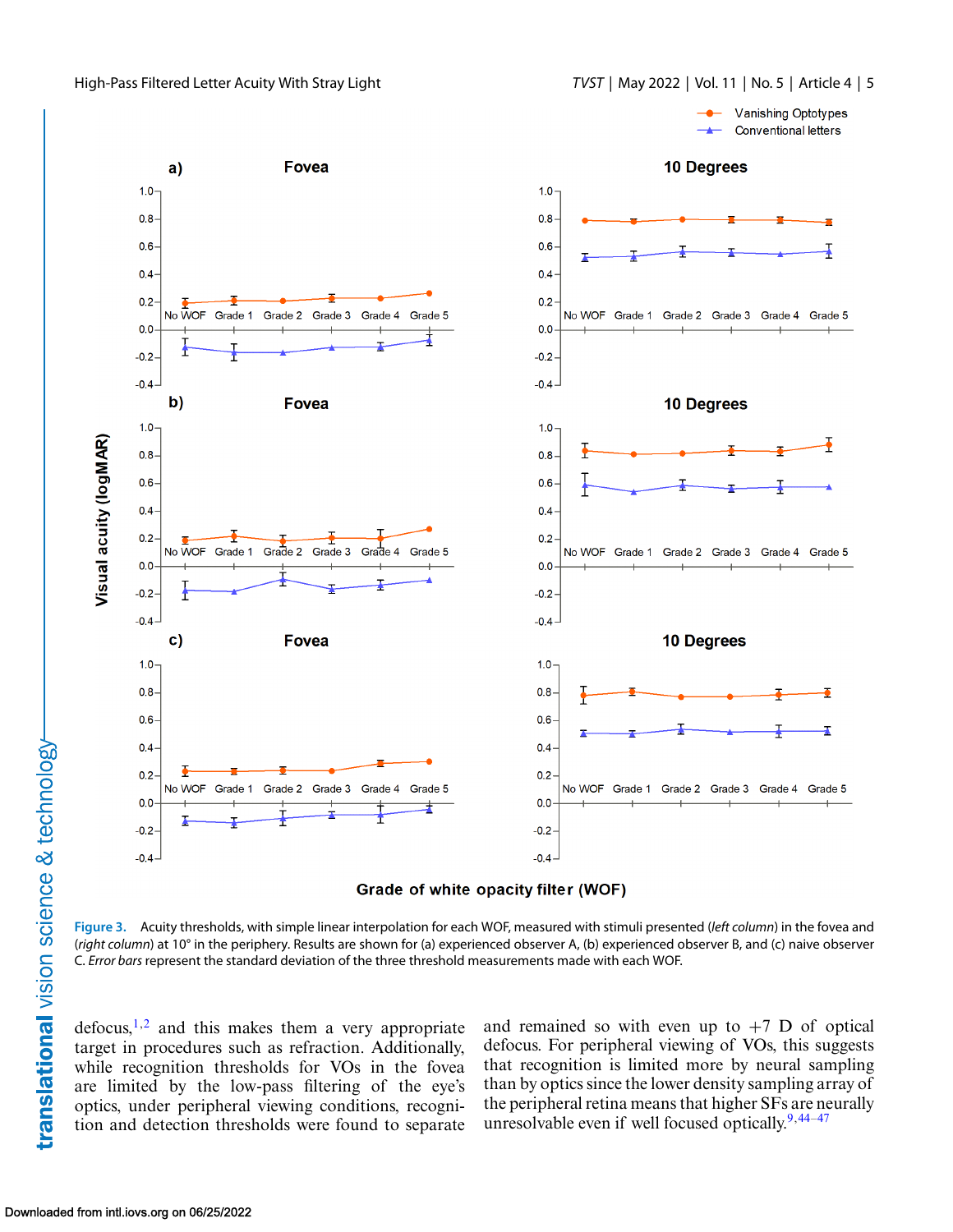With regard to light scatter, Van den Berg<sup>[10](#page-6-0)</sup> reported that the point-spread function of the normal aging and cataractous human eye is built upon two quite independent components, with aberrations (including defocus) controlling the central peak and light scattering controlling the periphery from about 1° onward. While the effect of defocus on conventional acuity is quite substantial, Van den Berg<sup>10</sup> confirmed only a small, although significant, effect on visual acuity from light scatter responsible for stray light, even for extreme levels of scattering. This is because the central portion of the point-spread function, which dominates visual acuity, is unaffected by the light-scattering process. Van den Berg<sup>[10](#page-6-0)</sup> demonstrated that aberrations yield light spreading that remains confined to the minutes of arc range, whereas light scatter from the particles extends over degrees. Given the higher spatial frequency content of the VO characters and their typically larger size at resolution threshold, the aim of this study was to investigate if the effect of increasing stray light, in the form of wide-angle light scatter, on VO thresholds might be different from that for conventional letters.

de Wit et al.[16](#page-6-0) have demonstrated the validity of simulating cataract-induced stray light by placing a scattering filter in front of the eye. A mean baseline measure of intraocular stray light of 0.95 log[s] was found for our two observers A and C, which agrees with other studies with similar-aged participants.<sup>[48](#page-7-0)</sup>

[Figure 3](#page-4-0) demonstrates that while statistically significant differences in threshold acuity were found with the densest WOF grade 5 compared to baseline in the fovea for the high-contrast conventional letters, the actual reduction in VA thresholds was only 0.07 logMAR (averaged for all participants). Similarly, for the VOs, a statistical difference was found with WOF grades 4 and 5 compared to baseline in the fovea, and this was an actual reduction of only 0.04 and 0.07 logMAR, respectively (i.e., less than one line on a logMAR chart). The stray-light levels generated with WOF grades 4 and 5 as seen in [Figure 2](#page-3-0) are those expected only with significant cataract. In the periphery, thresholds with the VOs and conventional letters were found to be unaffected by even the densest WOFs. This is not surprising since resolution acuity for other stimuli with the same mean luminance as their background (gratings) has been shown to be sampling rather than contrast limited outside the fovea, evidenced by the subjective observation of aliasing and, as here, the fact that resolution performance remains flat as stimulus contrast reduces to levels as low as  $10\%$ .<sup>[45](#page-7-0)</sup> Thus, it appears that acuity thresholds obtained with either the conventional letters or VOs, both in the fovea and in

the periphery, are robust to the effects of simulated lens opacification inducing wide-angle light scatter. This is in line with Van den Berg $10$  and other reports suggesting that high-contrast conventional black-onwhite letter recognition acuity is a poor indicator of the functional impairment, which may be caused by light scatter.<sup>11–15</sup> It also indicates that—following our previous findings of a higher sensitivity to VA loss in AMD with the  $MAC<sup>6</sup>$ —this greater sensitivity to neural loss in AMD should not be confounded by any significant sensitivity to age-related light scatter.

This study simulated wide-angle scatter only and is not intended to predict the performance for all cataracts, which vary in color, location, shape, and density within the lens.  $26,49$  $26,49$  One of the reasons for using younger participants and employing simulated lens opacification was to avoid the other confounding factors associated with the aging eye and thus limiting the conclusions we can draw about lens opacity in isolation. Although 60-year-old participants may appear to have "no cataractous changes," stray light increases from the 20s onward and would need to be carefully quantified upfront before the addition of any additional opacity. The results suggest that, at least for the conditions explored in this study, only substantial levels of wide-angle light scatter associated with significant cataract reduce the contrast and/or retinal illuminance enough to affect conventional letter and VO recognition performance. This suggests that the MAC could potentially be used to better differentiate between optical and neural causes of visual loss than conventional acuity charts. This study could be extended in future work to compare visual function measured with the MAC, in patients with neural retinal losses both pre- and postcataract surgery to further investigate this.

### **Acknowledgments**

Supported by a Fight for Sight studentship (grant 1973) and the Moorfields Eye Charity (grant GR000159).

The publication and open access of this article has been enabled by a grant from Moorfields Eye Charity (GR001469).

Disclosure: **N. Shah**, Moorfields Acuity Chart; **S.C. Dakin**, Moorfields Acuity Chart; **P.J. Mulholland**, None; **K. Racheva**, None; **J. Matlach**, None; **R.S. Anderson**, Moorfields Acuity Chart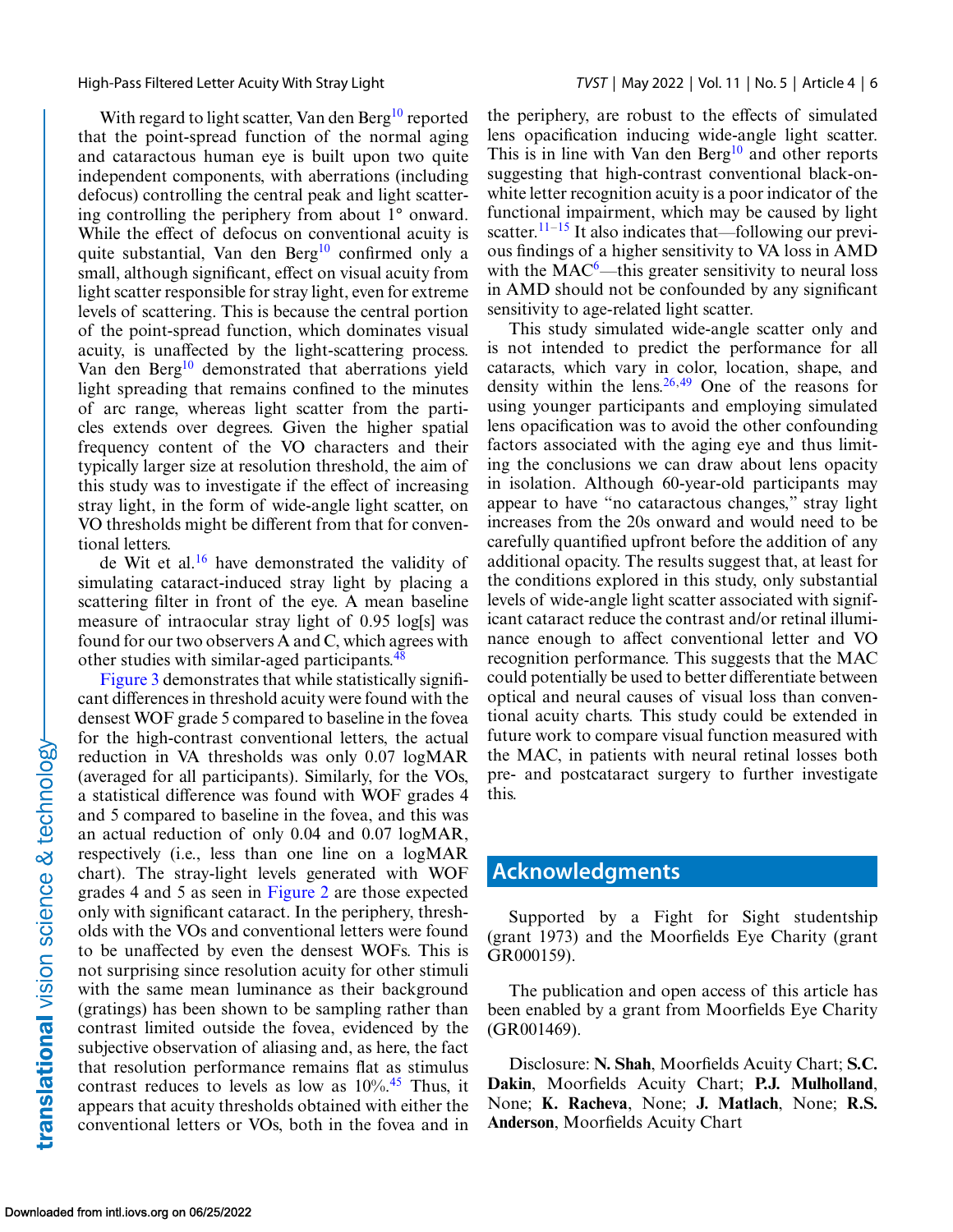### <span id="page-6-0"></span>**References**

- 1. Thorn F, Schwartz F. Effects of dioptric blur on Snellen and grating acuity. *Optom Vis Sci.* 1990;67:3–7.
- 2. Ravikumar S, Bradley A, Thibos L. Phase changes induced by optical aberrations degrade letter and face acuity. *J Vis.* 2010;10:18.
- 3. Neelam K, Nolan J, Chakravarthy U, Beatty S. Psychophysical function in age-related maculopathy. *Surv Ophthalmol.* 2009;54:167–210.
- 4. Qiu F, Leat SJ. Functional deficits in early stage age-related maculopathy. *Clin Exp Optom.* 2009;92:90–98.
- 5. Howland B, Ginsburg A, Campbell F. High-pass spatial frequency letters as clinical optotypes. *Vis Res.* 1978;18:1063–1066.
- 6. Shah N, Dakin SC, Dobinson S, Tufail A, Egan CA, Anderson RS. Visual acuity loss in patients with age-related macular degeneration measured using a novel high-pass letter chart. *Br J Ophthalmol.* 2016;100(10):1346–1352.
- 7. Pondorfer SG, Heinemann M, Wintergerst MWM, et al. Detecting vision loss in intermediate age-related macular degeneration: a comparison of visual function tests. *PLoS One*. 2020;15:e0231748.
- 8. Wen Y, Chen Z, Chen S, et al. Higher contrast thresholds for vanishing optotype recognition in macular visual fields among glaucoma patients: a structure-function analysis [published online May 24, 2021]. *Br J Ophthalmol.*
- 9. Shah N, Dakin SC, Anderson RS. Effect of optical defocus on detection and recognition of vanishing optotype letters in the fovea and periphery. *Invest Ophthalmol Vis Sci.* 2012;53:7063–7070.
- 10. Van den Berg T. The (lack of) relation between straylight and visual acuity: two domains of the point-spread-function. *Ophthalmic Physiol Opt.* 2017;37:333–341.
- 11. Amesbury EC, Grossberg AL, Hong DM, Miller KM. Functional visual outcomes of cataract surgery in patients with 20/20 or better preoperative visual acuity. *J Cataract Refract Surg.* 2009;35:1505–1508.
- 12. Van Den Berg TJ, Van Rijn LJ, Michael R, et al. Straylight effects with aging and lens extraction. *Am J Ophthalmol*. 2007;144:358–363.
- 13. Elliott DB, Hurst MA, Weatherill J. Comparing clinical tests of visual function in cataract with the patient's perceived visual disability. *Eye (Lond)*. 1990;4(pt 5):712–717.
- 14. Zhu X, Ye H, He W, Yang J, Dai J, Lu Y. Objective functional visual outcomes of cataract surgery in patients with good preoperative visual acuity. *Eye (Lond)*. 2017;31:452–459.
- 15. Elliott DB, Bullimore MA, Patla AE, Whitaker D. Effect of a cataract simulation on clinical and real world vision. *Br J Ophthalmol.* 1996;80:799– 804.
- 16. de Wit GC, Franssen L, Coppens JE, van den Berg TJ. Simulating the straylight effects of cataracts. *J Cataract Refract Surg.* 2006;32:294–300.
- 17. Van der Meulen IJ, Gjertsen J, Kruijt B, et al. Straylight measurements as an indication for cataract surgery. *J Cataract Refract Surg.* 2012;38:840–848.
- 18. Bal T, Coeckelbergh T, Van Looveren J, Rozema JJ, Tassignon MJ. Influence of cataract morphology on straylight and contrast sensitivity and its relevance to fitness to drive. *Ophthalmologica.* 2011;225:105–111.
- 19. Superstein R, Boyaner D, Overbury O, Collin C. Glare disability and contrast sensitivity before and after cataract surgery. *J Cataract Refract Surg.* 1997;23:248–253.
- 20. Rubin GS, Adamsons IA, Stark WJ. Comparison of acuity, contrast sensitivity, and disability glare before and after cataract surgery. *Arch Ophthalmol.* 1993;111:56–61.
- 21. Steinberg EP, Tielsch JM, Schein OD, et al. The VF-14: an index of functional impairment in patients with cataract. *Arch Ophthalmol.* 1994;112:630–638.
- 22. Javed U, McVeigh K, Scott NW, Azuara-Blanco A. Cataract extraction and patient vision-related quality of life: a cohort study. *Eye (Lond)*. 2015;29:921–925.
- 23. Hess R, Woo G. Vision through cataracts. *Invest Ophthalmol Vis Sci.* 1978;17:428–435.
- 24. de Waard PW, IJ JK, van den Berg TJ, de Jong PT. Intraocular light scattering in age-related cataracts. *Invest Ophthalmol Vis Sci.* 1992;33:618– 625.
- 25. Elliott DB, Bullimore MA. Assessing the reliability, discriminative ability, and validity of disability glare tests.*Invest Ophthalmol Vis Sci.* 1993;34:108– 119.
- 26. Gholami S, Reus NJ, van den Berg T. Changes in intraocular straylight and visual acuity with age in cataracts of different morphologies. *J Ophthalmol.* 2017;2017:5649532.
- 27. Galliot F, Patel SR, Cochener B. Objective scatter index: working toward a new quantification of cataract? *J Refract Surg.* 2016;32:96–102.